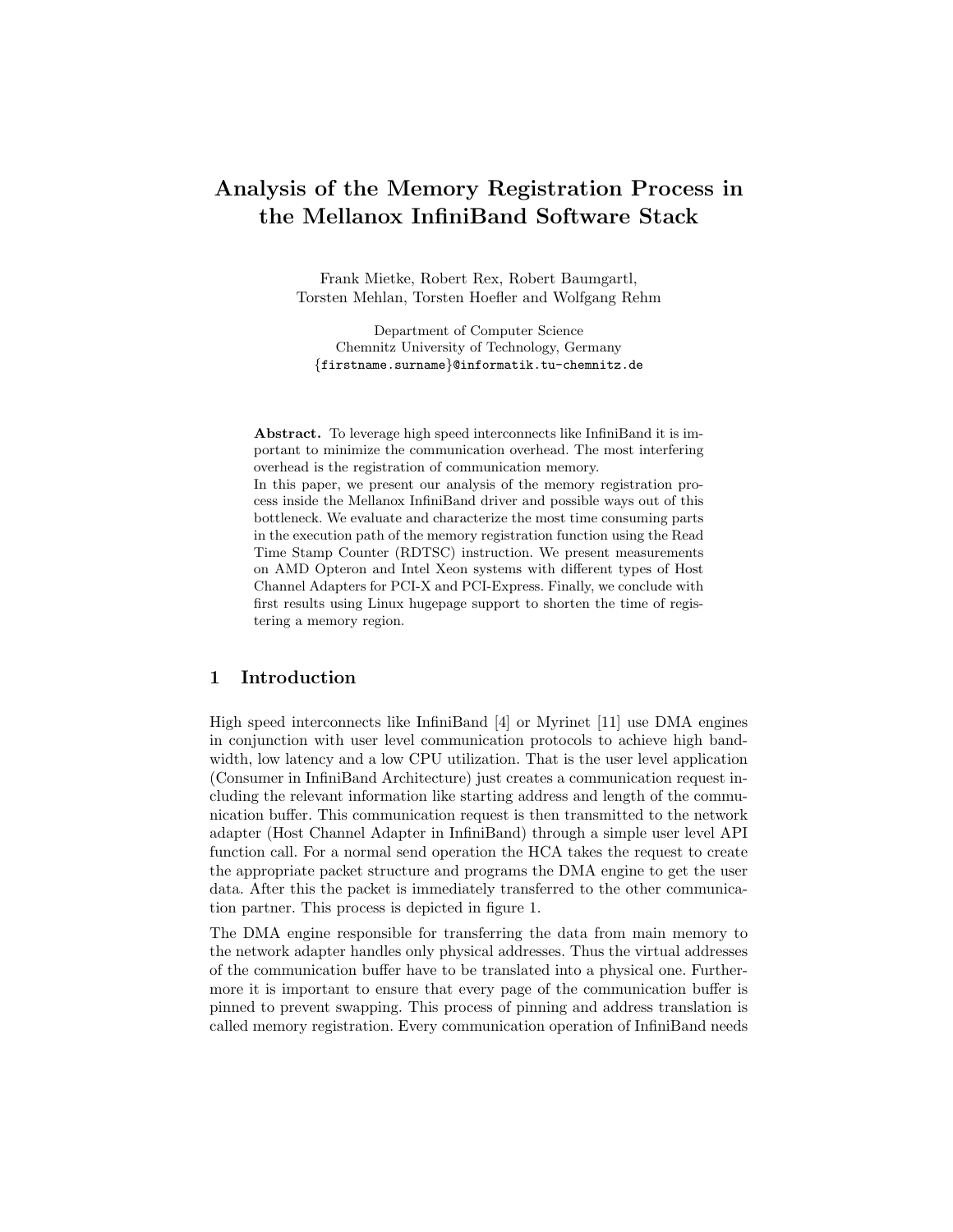

Fig. 1. InfiniBand Architecture Communication Stack ([4])

registered memory except the inline send operation where the data is directly transferred to the network adapter inside the communication request.

To avoid the expensive registration costs several approaches were investigated and integrated. We present them in the next section. In section 3 we give a detailed description of the memory registration function of the Mellanox Infini-Band software stack and how we measured the single components inside this function. This section includes also the appropriate measurements and presents the results of our first approach to shorten the registration time. We summarize and conclude in section 4.

# 2 Related Work

Due to the costs of memory registration several approaches try to reduce the impact of this operation on middleware or application level. These approaches can roughly be categorized in two classes static and dynamic. Static means that every memory area is registered in advance or it is hidden in a memory allocation call. Dynamic means that a memory area is registered on the fly in the communication path. Typically – to complicate there work further – the amount of pinned memory pages and the number of registered memory regions may be limited.

Avoiding the registration operation by using memory copies in conjunction with pre-registered memory regions belongs to the static class. This is typically used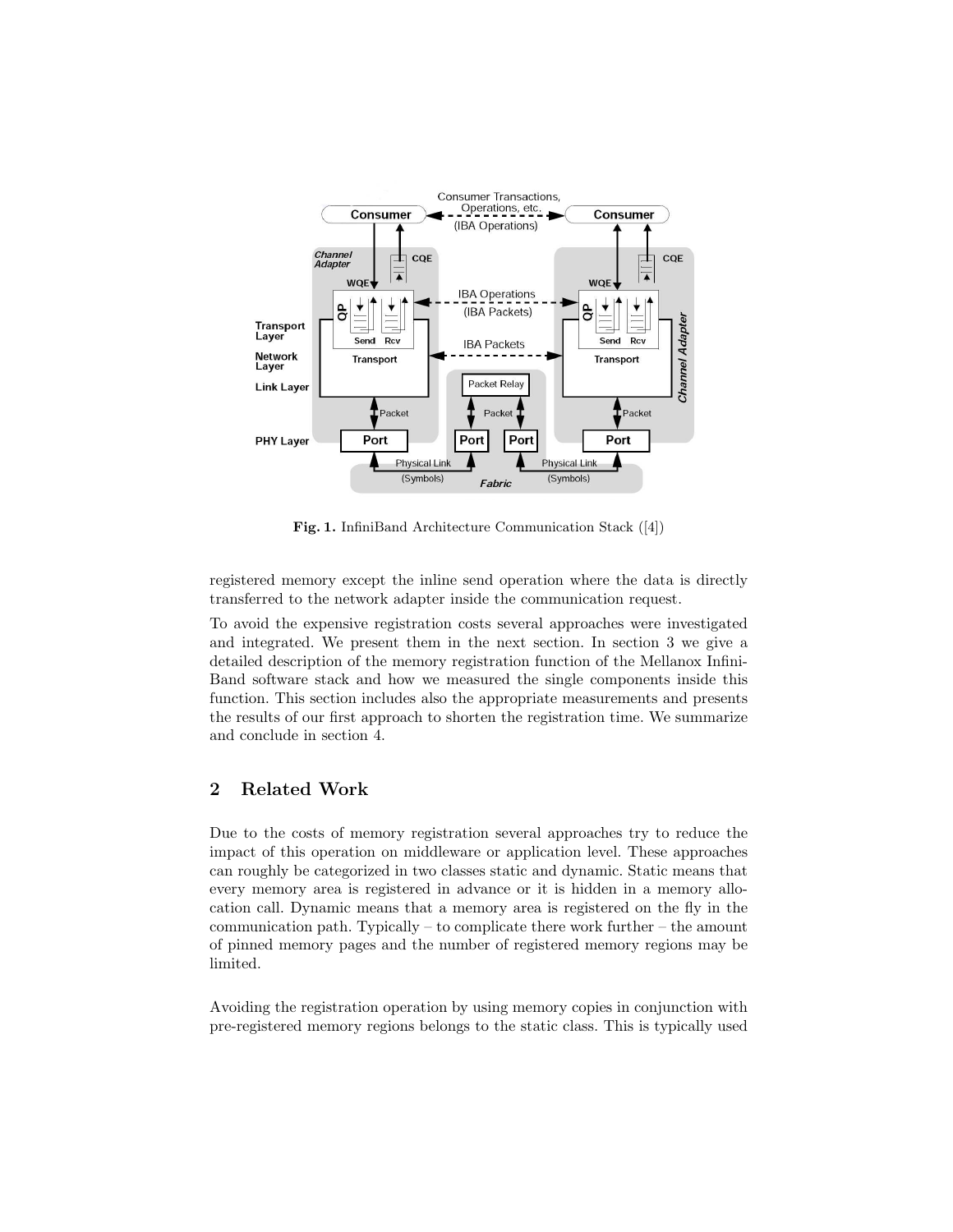if only small messages are sent or received to improve the latency behaviour. Application examples are several InfiniBand MPI implementations like MVA-PICH [8], MVAPICH2 [7] and MPICH2-CH3-IB [3].

Registration of the whole physical memory or parts thereof in advance is another approach in the static class. A call to malloc allocates then already registered memory for the application. DSM systems like [6] use this approach.

Tezuka proposed the Pin-Down caching [14] where a lazy deregistration mechanism is applied. That is memory regions are registered once and then hold in a cache. To improve the search speed a hash table is used in MVAPICH [8] and MPICH2-CH3-IB [3]. To find memory areas with different starting page addresses that reside inside of another is not possible in a hash table. To remedy this problem tree structures are used in VIA-RPI [9] for LAM/MPI and Open-MPI [16] instead of hash tables. All these approaches belong to the dynamic class and are typically used to transfer large messages.

Other dynamic approaches are Fast Memory Registration and Deregistration (FMRD) [17] as well as Optimistic Group Registration (OGR) [18]. Both are proposed for an InfiniBand PVFS implementation to improve the speed of Pin-Down caching and noncontiguous memory registration.

Further proposals to improve the handling with the registration operation were made in [13],[15],[19] and [2].

But all the above mentioned approaches merely tried to mitigate the registration costs in an application specific manner and expect an efficient implementation of the registration operation. To the best of our knowledge there has been no detailed analysis which went underneath the registration call.

## 3 Memory Registration Analysis

It has been observed by several researchers that registering memory for communication is very time-consuming. Table 1 compares the best case (no registration at all) and worst case (every buffer must be registered) scenario running the SendRecv test of the Intel MPI Benchmark [5] suite between two Opteron testsystems each hosting a PCI-express InfiniBand HCA. This comparison clearly shows how big the influence on communication performance is. A detailed analysis regarding the impact on applications is done in [10].

The main goal of the work described here is to obtain a precise understanding of the execution timing of all InfiniBand driver functions contributing to memory registration. We aimed at identifiying potential performance bottlenecks and entry points for optimization.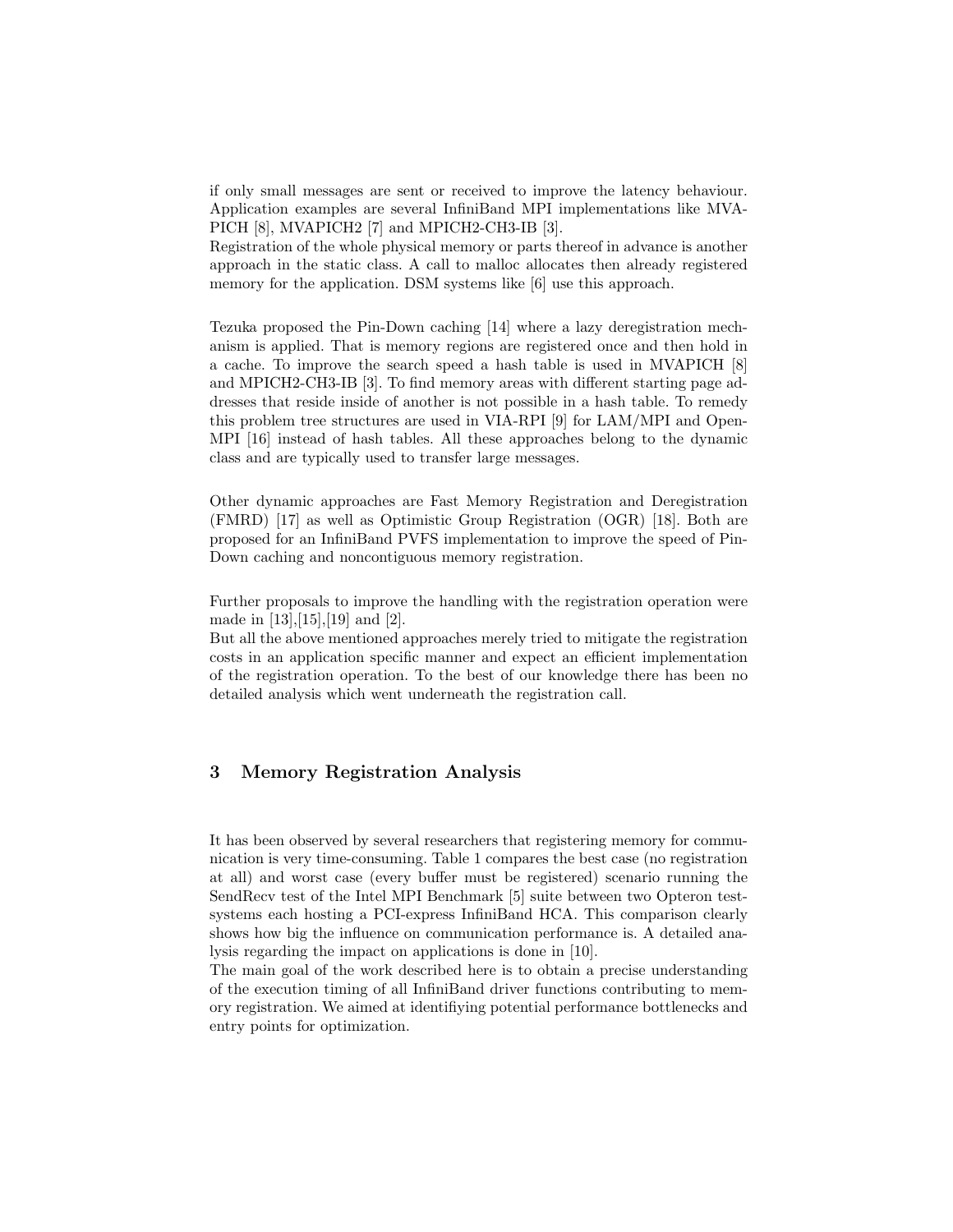Msg size Bandwidth when Registration necessary FOI if No Registration

| 32kB   | 270MB/s  | 3.22 |
|--------|----------|------|
| 64kB   | 457MB/s  | 2.55 |
| 128kB  | 701MB/s  | 2.00 |
| 256kB  | 892MB/s  | 1.74 |
| 512kB  | 1058MB/s | 1.56 |
| 1024kB | 1217MB/s | 1.39 |
| 2048kB | 1295MB/s | 1.33 |
| 4096kB | 1332MB/s | 1.31 |

Table 1. Factor of improvement (FOI) when there are no registration costs

#### 3.1 Profiling the Driver

Prior to data transfer, the following main functions are performed sequentially by the driver:

- pin the requested quantity of memory pages for subsequent DMA transfers by the IB controller using mlock(),
- translate the virtual addresses of the pinned pages into physical addresses,
- transmit the obtained physical addresses to the IB controller.

It is irrelevant, whether a send or a receive operation follows that preparation. The sequence constitutes the *memory registration*.

The first experiment focused on profiling this sequence. We instrumented the relevant driver functions (mainly  $VAPI\_register\_mr()$ ) of the Mellanox Infini-Band driver API with rdtsc machine instructions and code to write the obtained time stamps into the kernel log. This writing needed approximately 2000-5000 clock cycles which is two to three orders of magnitude smaller than the functions profiled. Therefore we could safely neglect that measurement error.

Two different situations concerning mlock() can be distinguished:

- a) All or most of the pages to be pinned are present in main memory.
- b) The pages are not present in memory. mlock() generates page faults and its performance degrades.

Situation b) typically occurs when: Either the buffer is allocated and registered for the very first time or the pages have been swapped out due to tight memory. That is, the former case usually occurs when receiver memory is registered, or sender memory is pre-registered during the init stage. The latter case should be avoided at all costs, e. g, by fitting a maximum of physical main memory into the machine. We conducted our experiments for both situations.

The experimental setup consisted of an AMD Opteron 244 Dual Processor Machine clocked at 1.8 GHz and equipped with 2 GBytes of RAM. We used the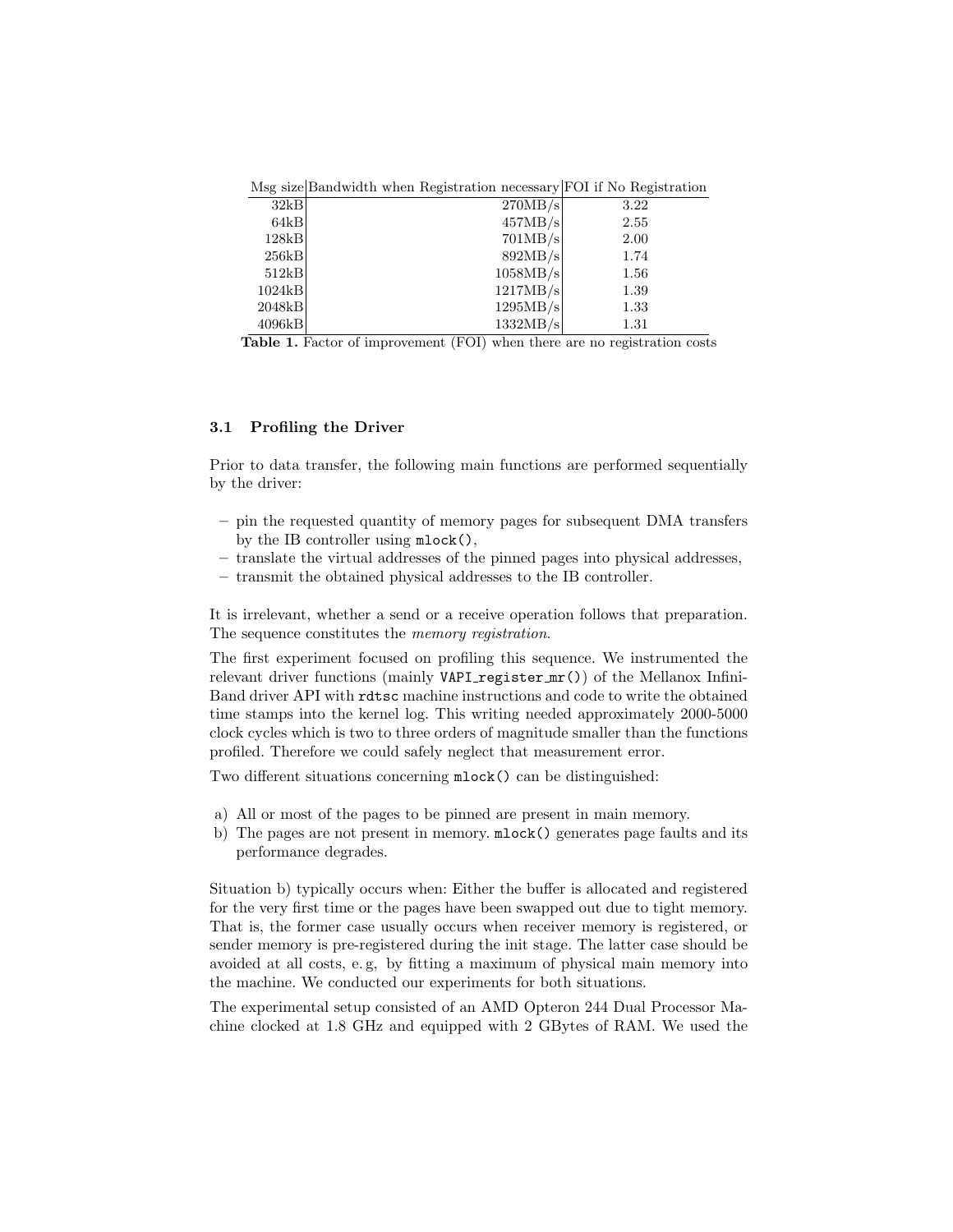PCI-Express InfiniBand Adapter MT25208 InfiniHost III Ex with 256MB RAM and the MemFree version respectively. All experiments were conducted with the Mellanox InfiniBand Gold Edition Package (IBGD), versions 1.7.0 and 1.8.0. The operating system was a standard Linux kernel, version 2.6.10UP and SuSe 2.6.11.4-20a-smp (MemFree HCA). One observation that can be made between the UP and SMP kernel is a slightly bigger overhead due to the spinlock insertion in SMP kernels. All figures are in doubly logarithmic representation.

Figure 2 and 3 depicts the execution timings for the individual steps and the overall memory registration for different communication buffer sizes when the pages of the buffer to be registered are present in memory.



Fig. 2. Memory Registration Performance, Pages Present



Fig. 3. Memory Registration Performance, Pages Present (MemFree HCA)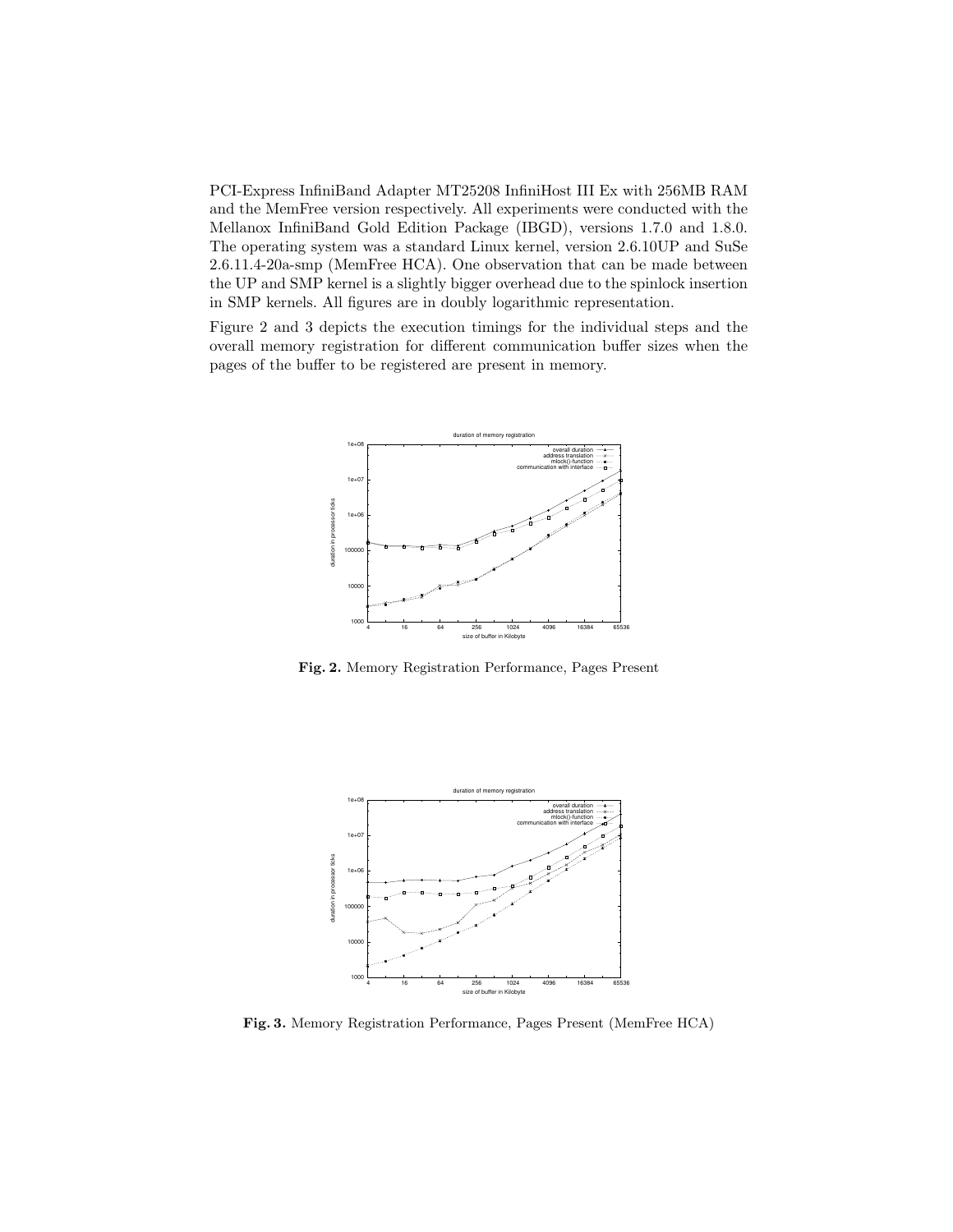The most time-consuming factor is the address transfer to the IB controller. Pinning and address translation contribute to overall timing only marginally with a slightly larger influence for large buffers. Unfortunately, the communication with the IB controller does not exhibit much optimization potential, because it is bound by the controller's reaction time.

Figure 4 and 5 depicts the same execution timings with the pages of the buffer not present in memory.



Fig. 4. Memory Registration Performance, Pages not Present



Fig. 5. Memory Registration Performance, Pages not Present (MemFree HCA)

Several observations can be made here: For buffers larger than 256 kBytes registration time is almost completely dominated by pinning whereas for small buffer sizes the communication with the adapter is the most influential factor. This is not surprising, because the number of occuring page faults increases with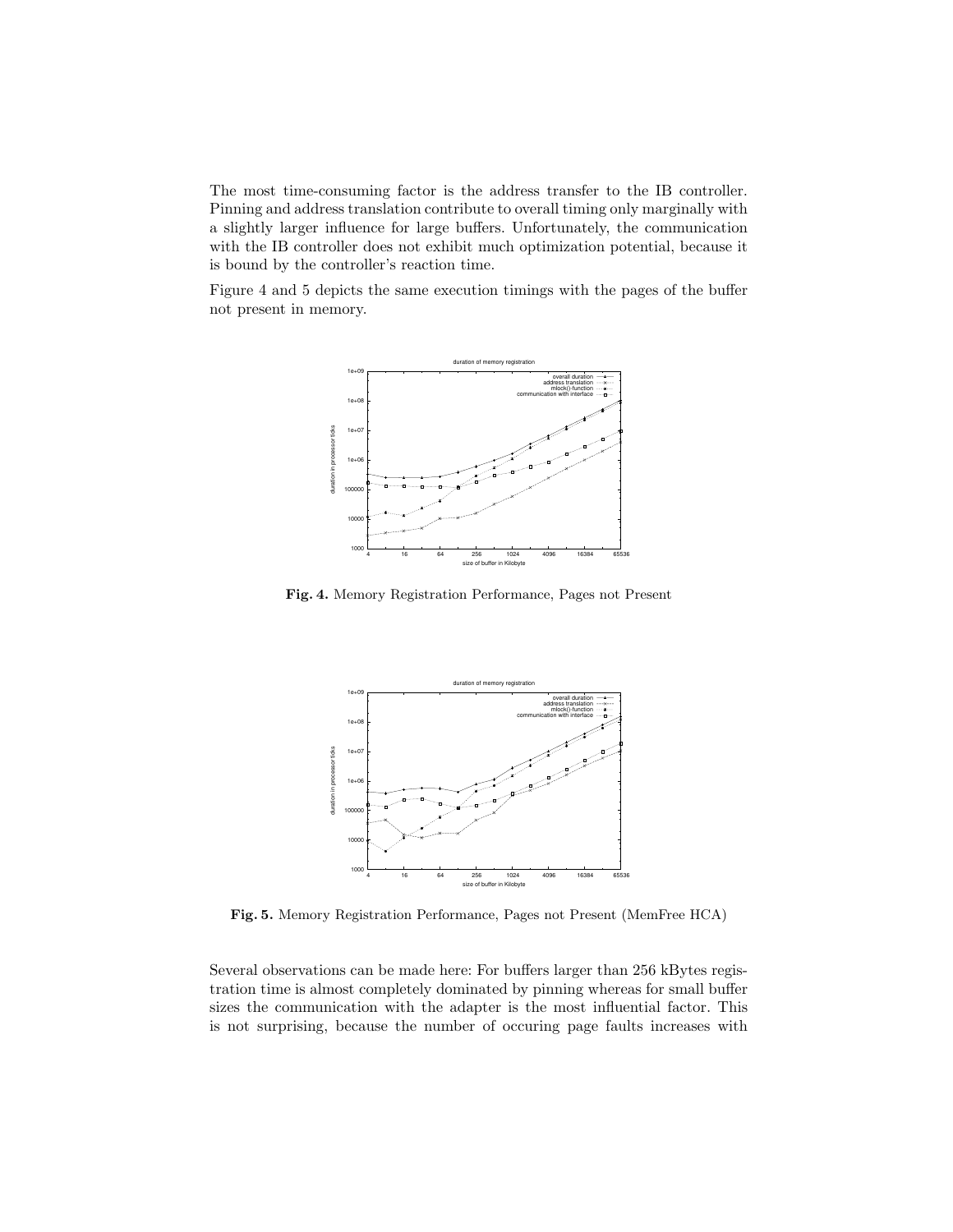buffer size. Virtual-to-Physical address translation is almost not influencing the registration timing. Registration of small buffers has almost a constant timing overhead regardless of the exact buffer size.

We repeated both experiments on an Intel Xeon SMP system hosting 2 CPUs at 2.4 GHz and 2 GBytes of memory and a PCI-X InfiniBand HCA. The software used was the same as on the Opteron System with the 256MB HCA mentioned above. We used a slightly modified methodology due to some driver peculiarities and obtained very similar timing proportions as one can see in figure 6 and 7.



Fig. 6. Memory Registration Performance, Pages Present (PCI-X HCA)



Fig. 7. Memory Registration Performance, Pages not Present (PCI-X HCA)

But the quantitative values are worse compared to AMD Opterons due to the different locations of the memory controller and PCI-X vs. PCI-express (Opteron) HCAs. More details can be found in [12].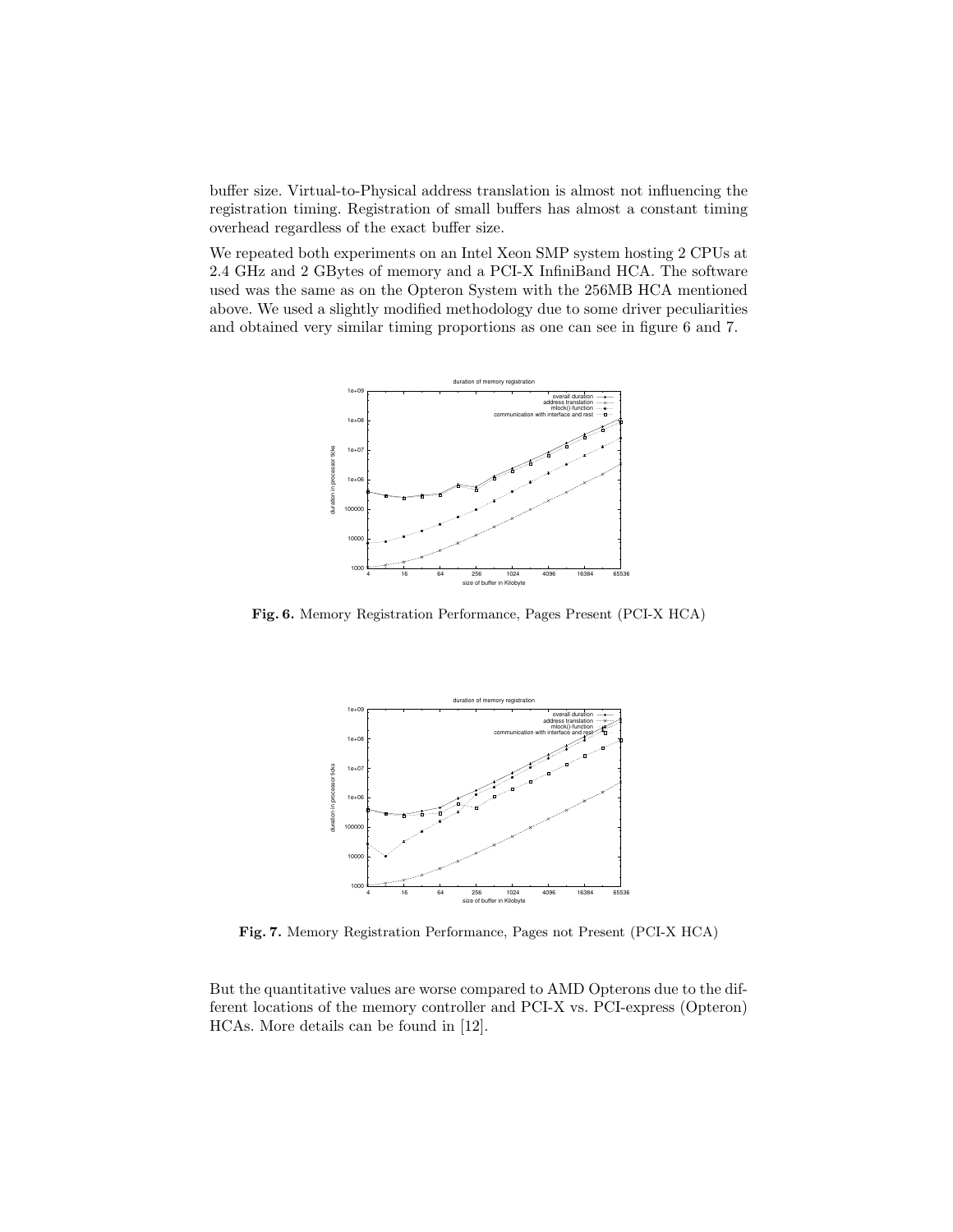#### 3.2 Performance of mlock()

Because mlock() performance seemed relevant if pages are not present, we next concentrated on profiling it. The table lists the obtained timings for pinning a single page of 4kBytes on the AMD Opteron and the Intel Xeon processor when the page is not present in memory. The shown profile is a typical case when registering receiver memory or preregister sender memory. All times are in processor cycles.

| Function                                              | AMD Opteron Intel Xeon |      |  |  |
|-------------------------------------------------------|------------------------|------|--|--|
| Search for Free Page Frame and Up-<br>date Page Table | 3500                   | 9000 |  |  |
| Zero out Page Frame                                   | 1000                   | 2000 |  |  |
| Pin the Page                                          | 1800                   | 5400 |  |  |
| <b>Table 2.</b> Timing Profile for mlock()            |                        |      |  |  |

Even if you normalize the numbers of the timings the Xeon system needs almost twice the time to execute mlock() due to its memory subsystem. As you can see the pinning itself is now only a fraction of the costs of the mlock() call. We tried in some experiments to remove the zeroing step but failed with libraries which presume zeroed pages.

#### 3.3 Using Large Pages

Most modern processors like Intel Xeon or AMD Opteron support different page sizes. The most obvious improvement of registration time could be the usage of larger pages. The current 2.6 Linux kernels [1] provide the hugetlbfs to use these different page sizes simultaneously. Apparent advantages using larger page sizes for registering memory are:

- mlock() has to pin less pages
- there are less address translations
- and thus less translations has to be transferred to the HCA
- the Mellanox driver can already use large page sizes

To use the hugetlbfs it is necessary to utilize mmap() or shared memory system calls. In table 3 the registration times are shown using 4kB and 2MB page sizes. The timings in the 4kB column correspond to the values of figure 4. To be comparable the timings in the 2MB column include mmap() and the register call. By using hugetlbfs one attains improvements of 15% up to 25%.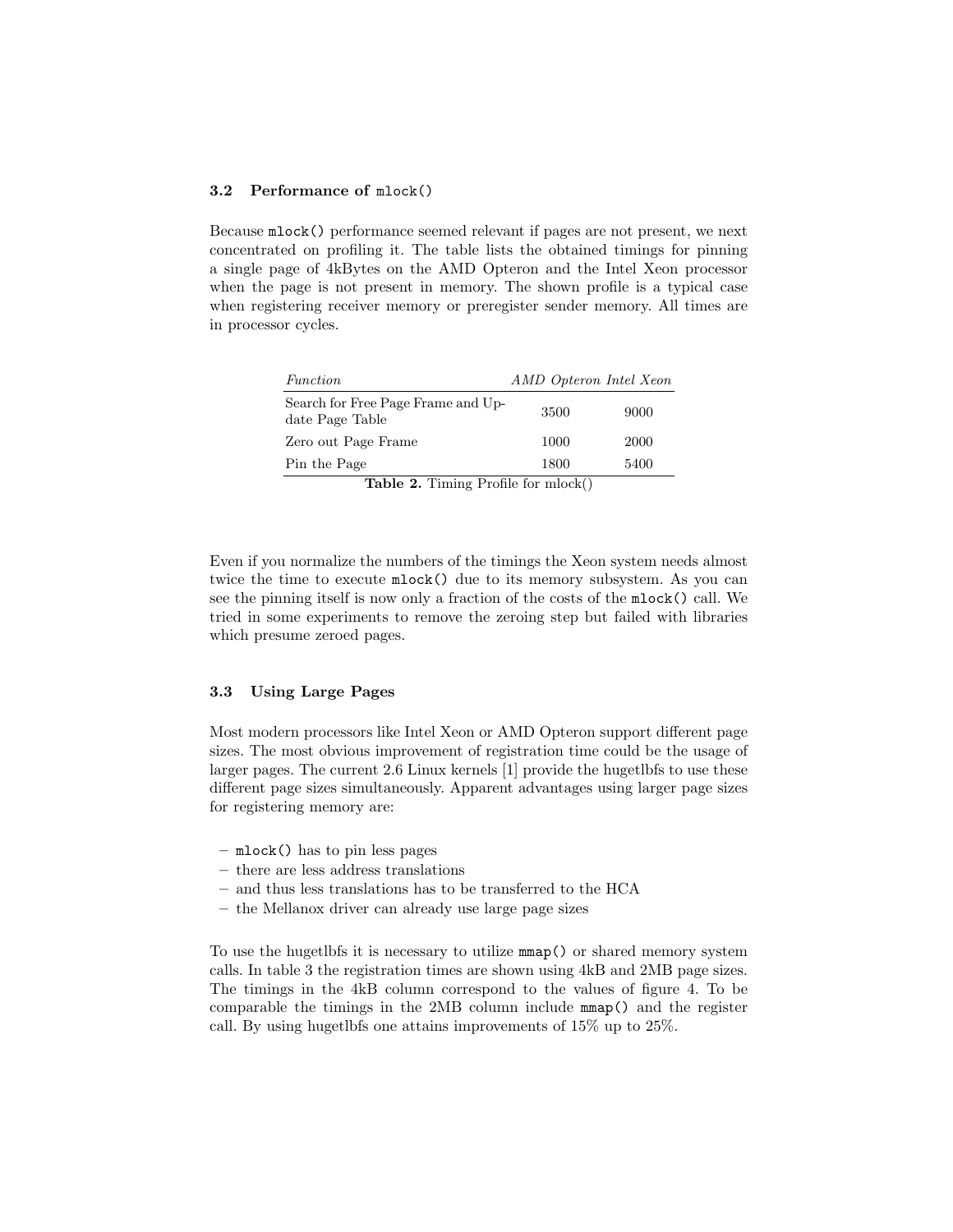|       | $L$ and $L$ is a second control $L$ and $L$ and $L$ and $L$ and $L$ and $L$ and $L$ and $L$ |      |
|-------|---------------------------------------------------------------------------------------------|------|
| 2048  | 1.8                                                                                         | 1.5  |
| 4096  | 3.7                                                                                         | 2.9  |
| 8192  | 7.4                                                                                         | 5.7  |
| 16384 | 14.7                                                                                        | 11.3 |
| 32768 | 28.8                                                                                        | 22.5 |
| 65536 | 57.9                                                                                        | 45.0 |

Buffer Size in kB Registration Time 4kB (ms) Registration Time 2MB (ms)

Table 3. Comparison of registration time for 4kB and 2MB page sizes

# 4 Summary and Conclusions

With this paper we have given a quantitative analysis of the execution timing of the memory registration inside the Mellanox InfiniBand driver. We showed that in the case where the pages are not present the mlock() call is the dominant factor. Otherwise the communication with the adapter to communicate the address translations is the dominant part. Furthermore, we showed that the AMD Opteron has a much better timing behaviour of the mlock() call than the Intel Xeon.

Finally we presented our first results using larger page sizes and showed that improvements of 15% up to 25% are attainable using the mmap approach.

To improve the behaviour of mlock() when pages are not present, a seperate kernel thread could fill the pages with zeros when the kernel has time. This could drastically reduce the amount of work which mlock() does. To avoid the address translation and thus the communication with the HCA, one would have to change the behaviour of the HCA that it can handle virtual addresses and has access to the kernel page tables. Finally to better utilize hugetlbfs we have to provide a malloc/free library that supports multiple page sizes simultaneously. Therefore also the communication protocol to convey the address translation in the InfiniBand driver has to be changed. Then the applications can transparently make use of this kernel feature in a memory footprint efficient manner. All these propositions will be investigated in the future.

## References

- [1] L. K. Archives. Website. http://www.kernel.org.
- [2] C. Bell and D. Bonachea. A New DMA Registration Strategy for Pinning-Based High Performance Networks. In In Proceedings of Int'l Parallel and Distributed Processing Symposium (IPDPS 03), April 2003.
- [3] R. Grabner, F. Mietke, and W. Rehm. Implementing an MPICH-2 Channel Device over VAPI on InfiniBand. In Proceedings of the 18th Int'l Parallel and Distributed Processing Symposium, IPDPS, 2004.